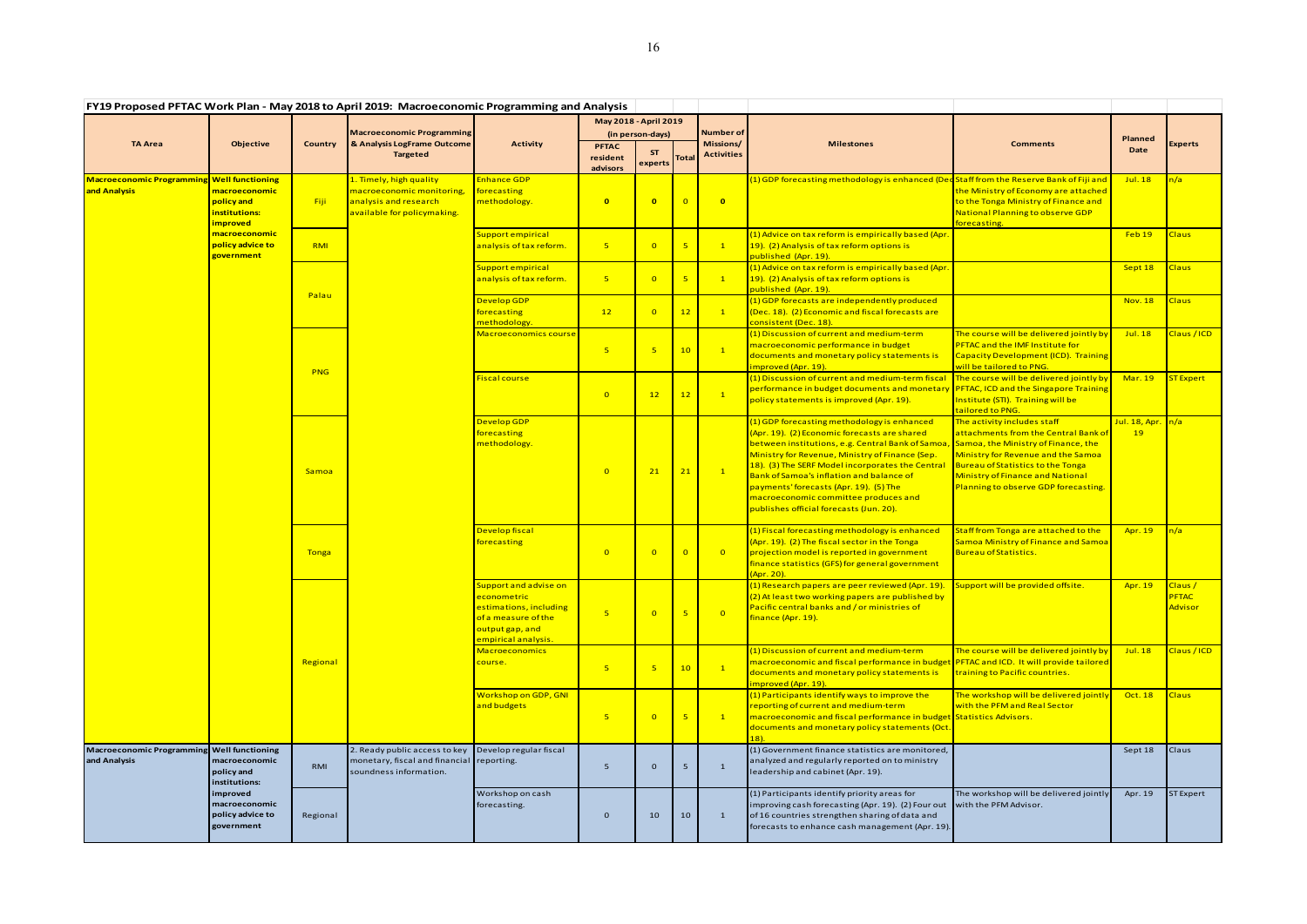|                                                            |                                                          |                    | FY19 Proposed PFTAC Work Plan - May 2018 to April 2019: Macroeconomic Programming and Analysis |                                                                                                                             |    |          |    |                         |                                                                                                                                                                                                                                                                                                                                                                                                                                                                                                                             |                                                              |                                |                                        |
|------------------------------------------------------------|----------------------------------------------------------|--------------------|------------------------------------------------------------------------------------------------|-----------------------------------------------------------------------------------------------------------------------------|----|----------|----|-------------------------|-----------------------------------------------------------------------------------------------------------------------------------------------------------------------------------------------------------------------------------------------------------------------------------------------------------------------------------------------------------------------------------------------------------------------------------------------------------------------------------------------------------------------------|--------------------------------------------------------------|--------------------------------|----------------------------------------|
| Macroeconomic Programming Well functioning<br>and Analysis | macroeconomic<br>policy and<br>institutions:<br>improved |                    | 3. Sound medium-term<br>macroeconomic programming Cook Islands<br>Cook Islands framework.      | Support the use of the<br>macroeconomic and<br>fiscal framework.                                                            | 12 | $\Omega$ | 12 | $\mathbf{1}$            | (1) The Cook Islands macroeconomic and fiscal<br>framework continues to be used in budget<br>preparations (Jun. 18). (2) Forecast methodology<br>continues to be enhanced (Apr. 19).                                                                                                                                                                                                                                                                                                                                        |                                                              | <b>Aug. 18</b>                 | Claus                                  |
|                                                            |                                                          | Fiji               |                                                                                                | Support the use of the<br>Fiji financial<br>programming<br>framework.                                                       | 5  | $\Omega$ | -5 | $\mathbf{1}$            | (1) Consistent economic and fiscal forecasts are<br>produced, i.e. methodology is developed to map<br>data between calendar and fiscal years (Nov. 18).<br>(2) The macroeconomic and fiscal framework is<br>used in budget preparations (Jul. 19). (3) The<br>macroeconomic and fiscal framework is used in<br>monetary policy settings (Apr. 19). (4) The fiscal<br>sector in the macroeconomic and fiscal<br>framework produces internationally comparable<br>data, i.e. it adopts official GFS methodology (Aug.<br>20). |                                                              | <b>Nov. 18</b>                 | <b>PFTAC</b><br>Advisor                |
|                                                            |                                                          | <b>FSM</b>         |                                                                                                | Develop a medium-term<br>fiscal framework for use<br>in budget preparations<br>and policy analysis.                         | 12 | $\Omega$ | 12 | $\mathbf{1}$            | (1) The impacts of Compact grant funding<br>terminating are analyzed (Apr. 19).                                                                                                                                                                                                                                                                                                                                                                                                                                             |                                                              | Feb. 19                        | Claus                                  |
|                                                            |                                                          | Palau              |                                                                                                | Develop a medium-term<br>fiscal framework for use<br>in budget preparations.                                                | 5  | $\Omega$ | -5 | $\mathbf{1}$            | (1) Medium-term fiscal projections are produced<br>in budget preparations (Oct. 19). (2) Medium-<br>term fiscal projections are published in the<br>budget (Oct. 20). (3) Medium-term<br>macroeconomic assumptions (including GDP<br>growth and inflation) are detailed in budget<br>documentation (Oct. 20).                                                                                                                                                                                                               | Assistance will be provided jointly<br>with the PFM Advisor. | Apr. 19                        | <b>PFTAC</b><br>Advisor                |
|                                                            |                                                          | <b>PNG</b>         |                                                                                                | Support the use of the<br><b>PNG Macroeconomic</b><br>and Fiscal Framework<br>(MFF).                                        | 5  | 10       | 15 | $\mathbf{1}$            | (1) The MFF is used in monetary policy settings<br>(Apr. 19). (2) The MFF is used in budget<br>preparations (Apr. 20). (3) The MFF is used for<br>sustainability analysis (Apr. 19). (4) The fiscal<br>sector is reported in GFS for general government<br>(Apr. 20).                                                                                                                                                                                                                                                       |                                                              | Mar. 19                        | <b>PFTAC</b><br>Advisor / ST<br>Expert |
|                                                            |                                                          | <b>RMI</b>         |                                                                                                | Support the use of the<br><b>Marshall Islands Fiscal</b><br>Model (MI-FM) in budget<br>preparations and policy<br>analysis. | 5  |          |    | $\mathbf{1}$            | (1) The MI-FM is used in budget preparations (Oct. Assistance will be provided jointly<br>18). (2) The MI-FM is used for policy analysis<br>including to develop a medium-term fiscal<br>framework (Apr. 19). (3) Quarterly GFS and<br>outturns compared to forecasts are reported on<br>(Apr. 19).                                                                                                                                                                                                                         | with the PFM Advisor.                                        | Apr. 19                        | <b>PFTAC</b><br>Advisor                |
|                                                            |                                                          | Samoa              |                                                                                                | Support the use of the<br>Samoa Economic and<br><b>Revenue Forecasting</b><br>(SERF) Model.                                 | 5  | $\Omega$ | -5 | $\mathbf{1}$            | (1) The SERF Model continues to be used in budget<br>preparations (Jun. 18). (2) The SERF model is used<br>to undertake sustainability analysis of policy<br>scenarios (Apr. 19).                                                                                                                                                                                                                                                                                                                                           |                                                              | Aug 18                         | <b>PFTAC</b><br>Advisor                |
|                                                            |                                                          | Solomon<br>Islands |                                                                                                | Develop further the<br>Solomon Islands'<br>financial programming<br>frameworks.                                             | 15 | $\Omega$ | 15 | $\overline{\mathbf{3}}$ | (1) The Ministry of Finance's financial<br>programming framework continues to be used in<br>budget preparations (Dec. 18). (2) The Central<br>Bank of Solomon Islands' financial programming<br>framework continues to be used in monetary<br>policy settings (Apr. 19). (3) The frameworks are<br>used to undertake sustainability analysis of<br>policy scenarios (Apr. 19).                                                                                                                                              |                                                              | May 18,<br>Dec. 18,<br>Mar. 19 | Claus /<br><b>PFTAC</b><br>Advisor     |
|                                                            |                                                          | Tonga              |                                                                                                | Support the use of the<br>Tonga macroeconomic<br>and fiscal framework.                                                      | 5  | $\Omega$ | 5  | $\mathbf{1}$            | (1) The GDP forecasting framework continues to<br>be used in budget preparations (Jun. 18). (2) The<br>Tonga projection model continues to be used in<br>budget preparations (Jun. 18). (3) Fiscal<br>forecasting is enhanced (Apr. 19).                                                                                                                                                                                                                                                                                    |                                                              | Oct. 18                        | <b>PFTAC</b><br>Advisor                |